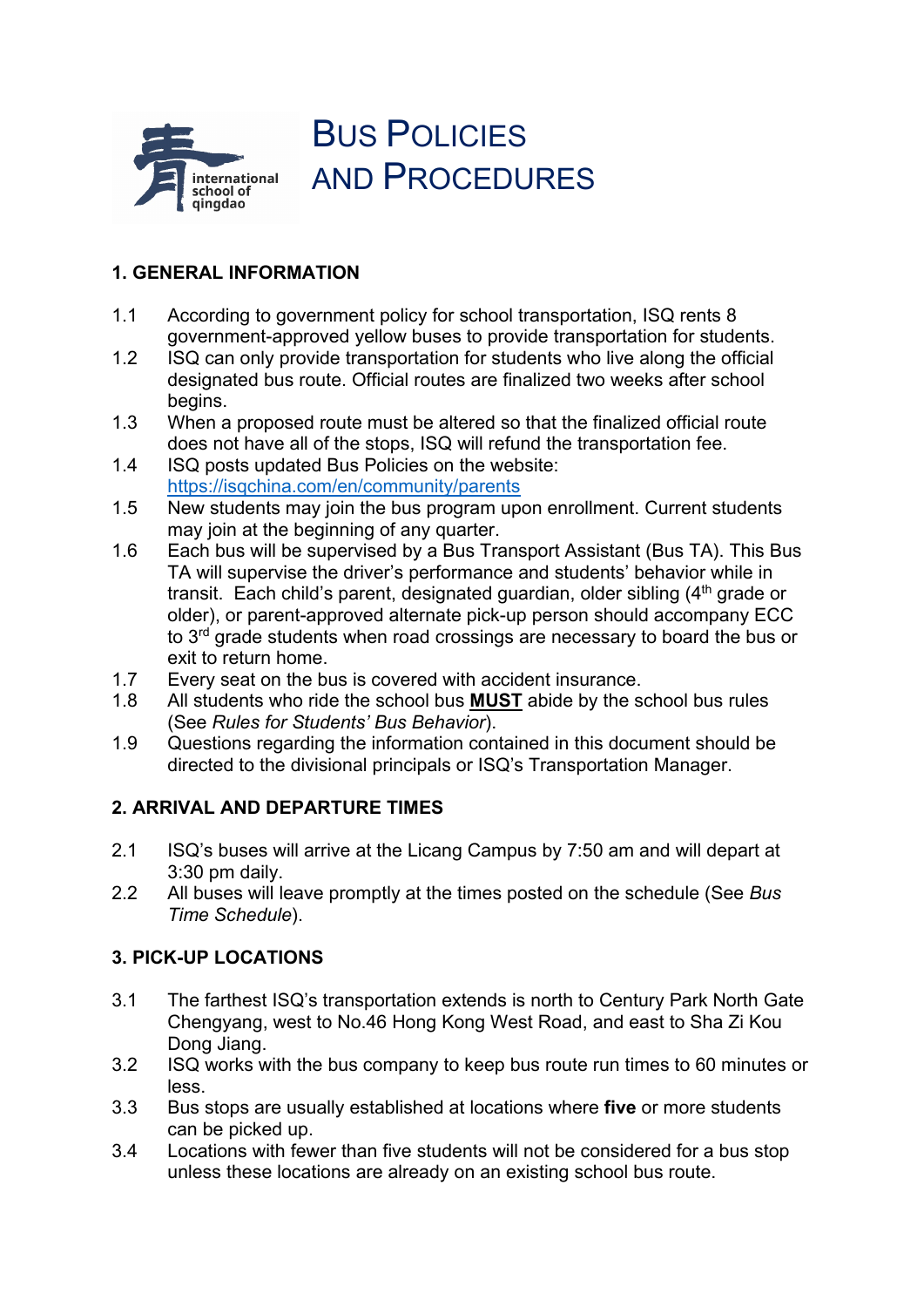- 3.5 Preliminary bus routes will be sent via email to ISQ families before the start of school each year.
- 3.6 Official bus routes will be sent via email to ISQ families at the end of the second week of school each year.
- 3.7 Completing an application form for busing does not guarantee a place in the bus program.

## **4. TRANSPORTATION FEE PAYMENTS**

- 4.1 Parents who wish for their child(ren) to access ISQ's bus service from the beginning of the school year are required to pay in full for the school year.
- 4.2 Parents of students enrolled after the beginning of the school year will be charged in full for the quarter of entry and all subsequent quarters.
- 4.3 The bus fee should be paid on or before the due date. The bus fee is refunded per quarter when applicable.

## **5. ROLE OF PARENTS**

- 5.1 Parents are responsible for making alternate transportation arrangements for their child(ren) when they are late for the bus. This applies to mornings, dismissal times, and after school activities.
- 5.2 Parents are to wait at the bus stops each afternoon to receive their child(ren). Parents are responsible for the safety and security of their child(ren) once the child exits the bus.
- 5.3 If there is a change in home address, parents are to inform the school registrar through email (email address: [registrar@isqchina.com\)](mailto:registrar@isqchina.com), and copy to transportation@isqchina.com, so that the child can be placed on the appropriate bus route (if there is space available). Notice should be given at least one week in advance to ensure proper arrangements can be made by the school for the student to have a spot on a bus.
- 5.4 ISQ doesn't allow students to switch buses. The use of yellow buses has limited the number of seats compared to coach buses, and ISQ cannot guarantee the requesting student(s) a seat. Therefore, ISQ doesn't allow students to switch to a stop that is not their normal bus stop.

# **6. RULES FOR STUDENTS' BUS BEHAVIOR**

6.1 To ensure a pleasant and safe ride to and from the campus, **ALL** students are required to observe the following:

# **Mornings:**

- Students should be present at the bus stop at least one minute prior to the scheduled arrival time of the bus to avoid missing the bus.
- 6.1.a.2 Students should get on the bus in an orderly manner and sit in their assigned seat.

## **Afternoons:**

6.1.b.1 Students must be seated on the bus two minutes before departure. Once seated, students are not allowed to get off the bus until they reach their designated bus stop.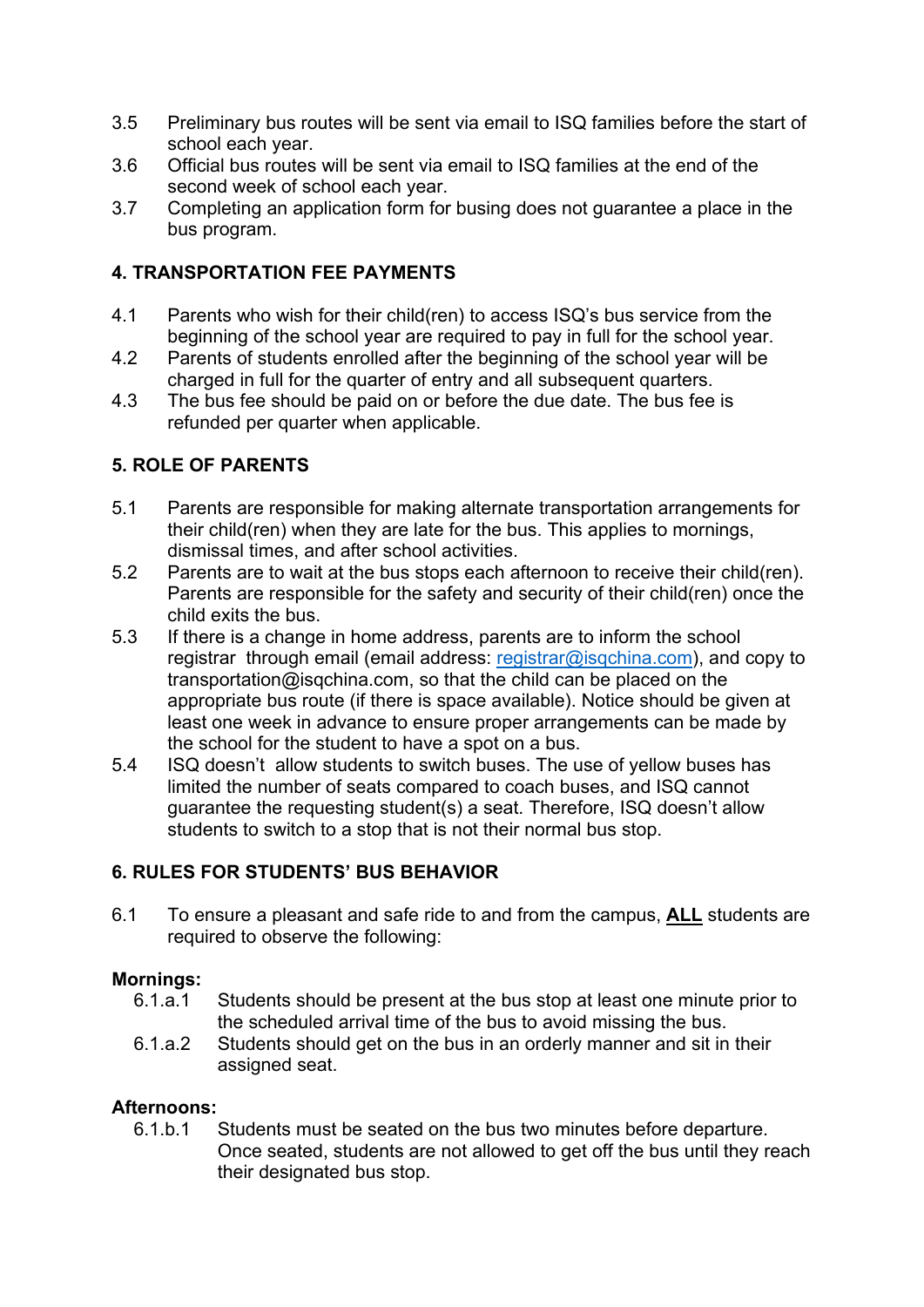- 6.1.b.2 Students should get on the bus in an orderly manner and sit in their assigned seat.
- 6.1.b.3 Students are not allowed on the bus without a Bus TA present.
- 6.1.b.4 Students should get on the bus ONLY when the Bus TA gives instructions to do so.

#### **While on the bus:**

- 6.1.c.1 Respect and obey the Bus TA on duty at all times.
- 6.1.c.2 Respect the bus driver at all times.
- 6.1.c.3 Sit in the assigned seat.
- 6.1.c.4 Speak softly at all times.
- 6.1.c.5 Seatbelts **must** be worn. Students should only remove seatbelts when the bus comes to a complete stop.
- 6.1.c.6 Eating, drinking, chewing gum, playing with dangerous or sharp toys, applying make-up, and/or any other activity that may threaten the safety of any passenger on the bus, is **STRICTLY PROHIBITED**.
- 6.1.c.7 Windows must remain closed unless permission to open is granted by the Bus TA.
- 6.1.c.8 If the Bus TA grants permission to open the window, all parts of each student's body must remain inside the bus.
- 6.1.c.9 Students are allowed to speak quietly, but not allowed to shout or speak loudly to disturb others, or the drivers to drive safely.
- 6.1.c.10 While on the bus, all electronic devices must be used in silent mode or with earphones at a noise level that allows them to still hear instructions from the Bus TA.
- 6.1.c.11 Students are not allowed to recline seatbacks and/or place their feet on the seatback in front of them.

### **After bus drop off**

- 6.1.d.1 If a student must walk from the designated bus stop to the other side of the road, he/she must pass BEHIND the bus.
- 6.1.d.2 Children ECC to  $3<sup>rd</sup>$  grade must be accompanied across the road by their parent, designated guardian, older sibling (4<sup>th</sup> grade or older), or parent-approved alternate pick-up person. All liability is assumed by parents if the student crosses the road by themselves.

## **7. CONSEQUENCES FOR BREAKING BUS RULES:**

### **ECC students: school will contact the parents directly.**

### **Elementary students – warning slip**

- 7.1.a.1 If a student receives two warning slips on the bus in a quarter, he/she will lose one recess.
- 7.1.a.2 If he/she loses three recesses in a quarter, he/she will not be allowed to access the school's bus service for one quarter. Bus fees paid for the respective quarter will not be refunded.